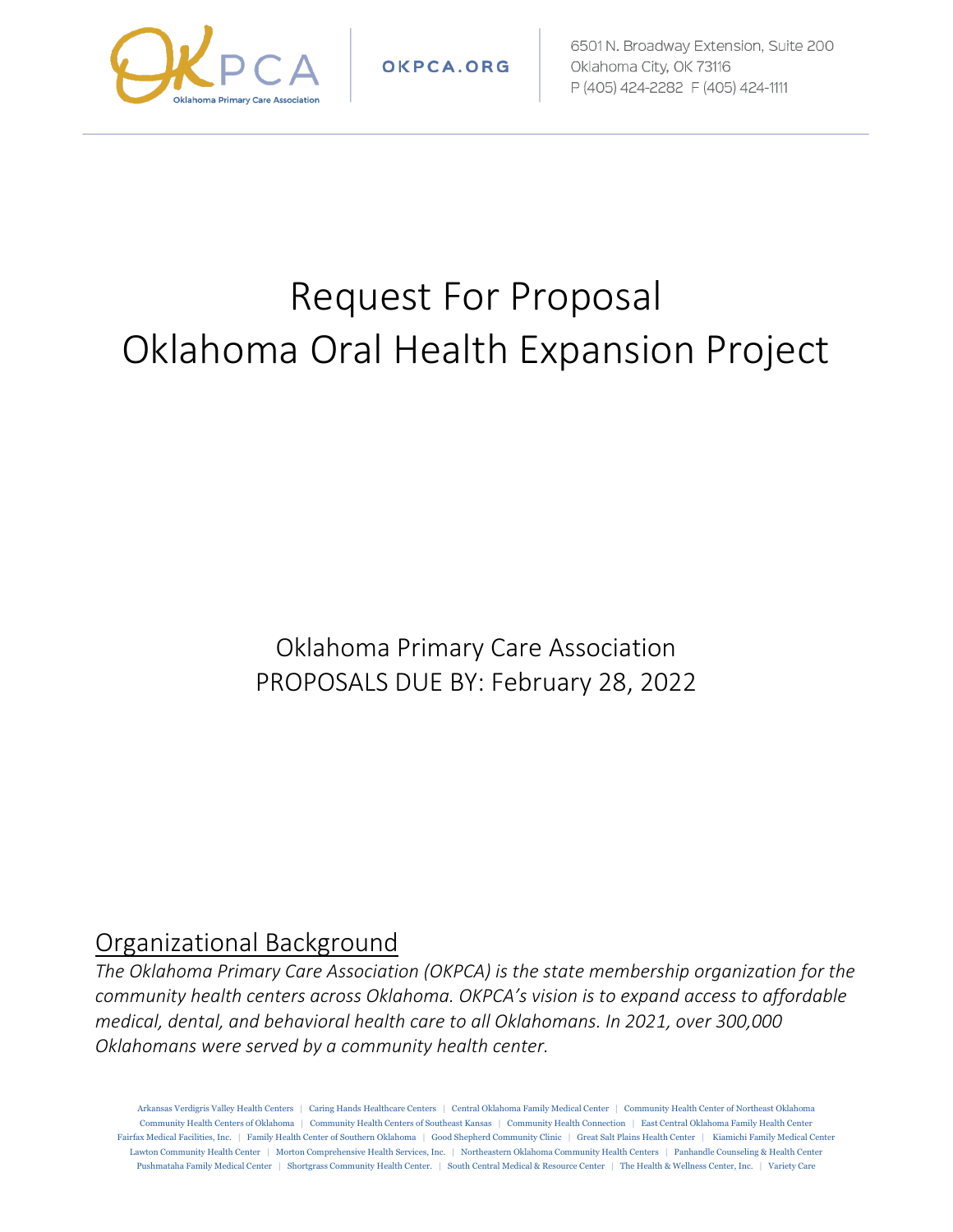#### Project Overview

Oklahoma Primary Care Association (OKPCA) seeks to recruit at least one consultant to serve as an Oral Health Program Specialist (OHPS). The OHPS would be tasked with working with Oklahoma's community health centers and other community-based partners to create access to routine and non-emergent dental care through infrastructure development, relationship building, and workforce growth.

### Project Goals

Increase health center capacity to deliver integrated oral health care services within community health centers and improve health center-specific oral health outcomes on [OK](http://www.oohc.org/aboutus/?page=reportcard)  [Oral Health Report Card](http://www.oohc.org/aboutus/?page=reportcard) measures through the following activities:

- a) Increasing access to care by providing relevant training and technical assistance (T/TA) to health centers toward establishing and/or expanding dental services, dental delivery sites, and dental workforce positions.
- b) Establishing marketing, recruitment, retention, and other key strategies that increase the number of dentists practicing in OK health center settings above its current baseline.
- c) Providing leadership and coordination support to one or more regional or statewide, multi-stakeholder efforts around oral public health, access to care, and/or quality improvement initiatives.
- d) Supporting dental health professions education programs by one or more of the following:
	- i. Increasing the number of externship/shadowing/practicum experiences available to dental and dental support students within community health center settings
	- ii. Increasing the number of health center dentists that serve as mentors/preceptors to emerging oral health professionals

These goals complement the following Health Resources and Services Administration (HRSA) training and technical assistance pillars for Primary Care Associations:

- Health center program development
- Development of a health center workforce that supports current and emerging community needs

To reach these goals, Oklahoma Primary Care Association, (OKPCA) is now accepting bids in response to this Request for Proposal (RFP). Competitive proposals that address either a substantial subsection of the given project goals or the entirety of the stated project goals will be evaluated.

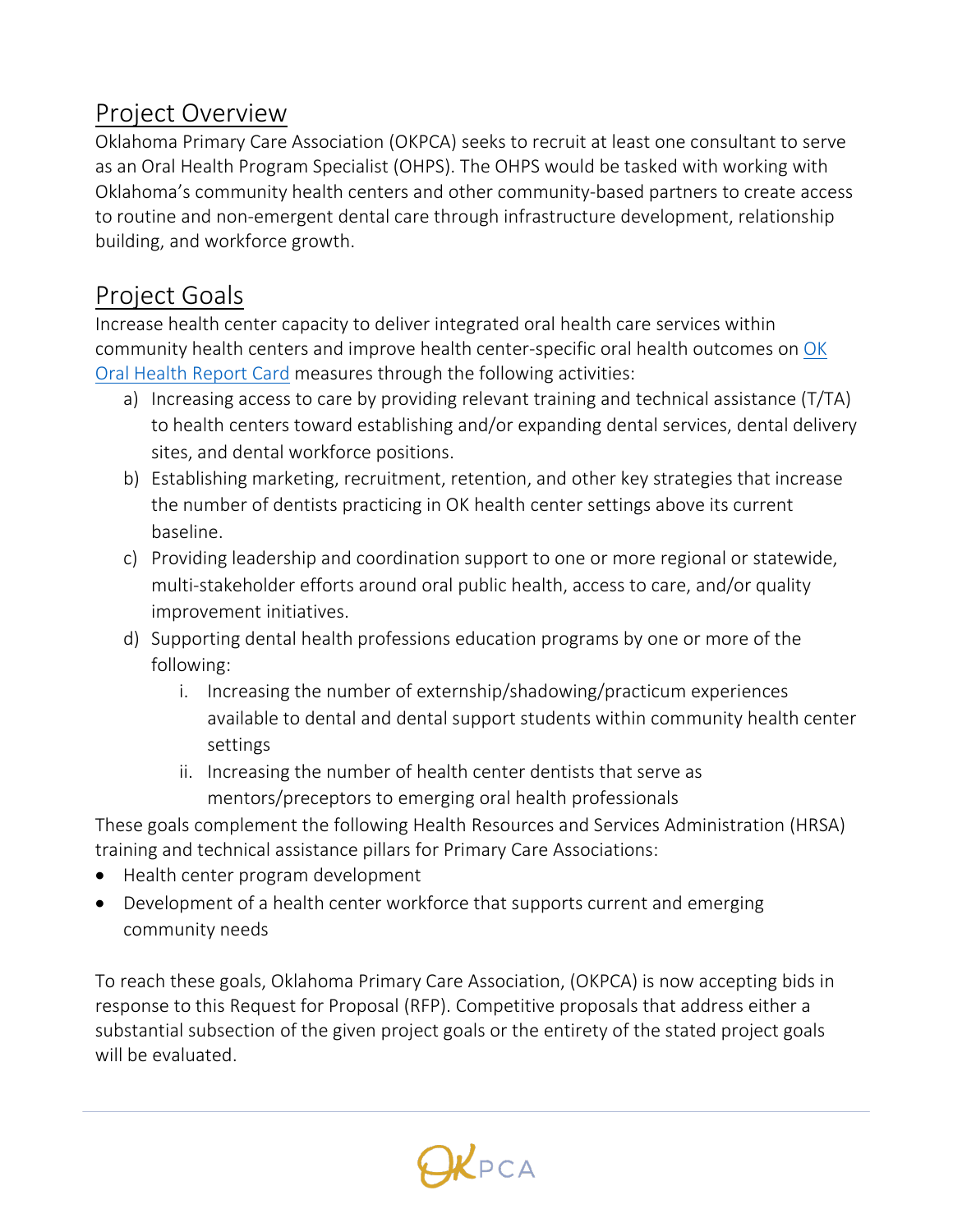# Context and Scope of Work

Serving on behalf of OKPCA, the OHPS will provide technical assistance and workforce recruitment support toward the development of dental programs in OK community health centers. Through collaboration with organizations like the Oklahoma State Department of Health (OSDH), the Oklahoma Oral Health Coalition (OOHC), the University of Oklahoma College of Dentistry (OUCOD), and other national/community-based partners, the OHPS will work to systematically address barriers related to patient surges, staffing shortages, and operational needs. OKPCA support toward these initiatives will not only assist Oklahoma community health centers in increasing access to dental care but will also advance the quality of the care provided. OKPCA and the contracted OHPS will also offer technical assistance toward securing supplemental funding for either the development or expansion of dental programs in OK community health centers.

Populations vulnerable to COVID-19, including those with low socioeconomic status, racial/ethnic minorities, older adults, the uninsured, and those in rural areas are often at high risk for oral disease and its associated systemic health problems. COVID-19 led to the closure and reduced operational hours of community health center dental sites, limiting access to routine care and prevention. For many Oklahomans, COVID-19 also led to pandemic-related financial strain, which included the loss of dental insurance and dramatic drops in dental care utilization, as other more immediate needs like food and housing were prioritized.

Some Oklahomans are now in a better position to reprioritize and resume nonemergency dental care amid other delayed health care services at health centers. However, these potential patients are being met with delays in care because of a limited oral health workforce that does not have the capacity to provide timely appointments. This situation is further exacerbated by the recent expansion of Medicaid dental benefits for adults in Oklahoma. Prior to July 2021, the state's adult Medicaid beneficiaries only had access dental care services for emergency procedures. Preventive care was not included. On July 1, 2021, Oklahoma's Medicaid agency began allowing adult participants to receive preventive care like cleanings, fluoride, periodontal scaling, exams, x-rays, fillings, and dentures. This policy change was pursued, in part, as a public health response to the COVID-19 pandemic. While expanded dental access is excellent news for population health in Oklahoma, in the short term, Oklahoma's health centers are juggling a large influx of new dental patients, and with a limited workforce that was already struggling to meet needs within health professional shortage areas (HPSAs). OKPCA's proposed focus on oral health will support health centers to establish, expand, and sustain accessibility of comprehensive primary care services through the provision of training and technical assistance to health center executives, providers, and support staff on oral health outcomes. This RFP seeks to identify proposals for consultant support to begin addressing the oral health goals and challenges OKPCA has outlined.

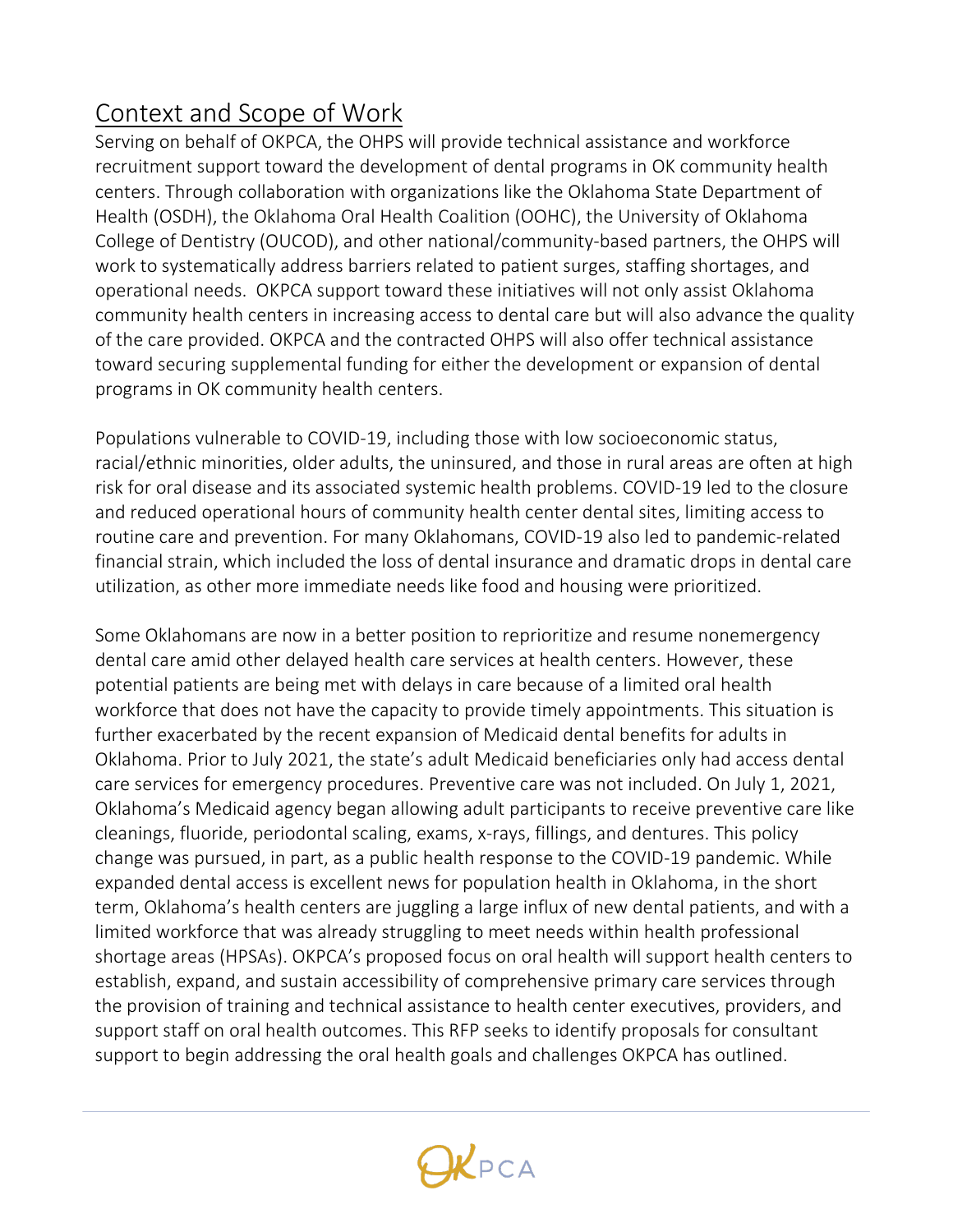## Target Deliverable Schedule

The project period for this work and position began July 01, 2021 and ends April 30, 2023. Given that the desired start date has already passed, work will begin shortly after proposals are received, evaluated, and awarded. Final work deliverables for the project are to be completed on April 30, 2023.

## Existing Challenges

The following restrictive factors have been identified:

• Medicaid expansion for adult dental care has created an influx of patients who have not traditionally had access to dental care. Finding appointment capacity in community health center dental programs for this new population, while simultaneously combatting the service backlog for existing patients due to pandemic shutdowns has been a challenge.

• There are a limited number of Oklahoma community health centers who have inhouse dental programs. Plus, there is limited funding to support the establishment of dental departments within health centers that do not currently provide this service line.

Recruiting dentists to work in OK health centers has been difficult, leaving vacancies that further delay access to care due to understaffing.

Underdeveloped efforts to educate community partners on the critical relationship between oral health and overall health has limited the state's potential to prioritize and expand dental services across the state.

## Budget Constraints

All activities associated with this RFP must meet the grant guidelines as laid out by the Health and Human Services Administration (HRSA) Notice of Award (NOA) for the American Rescue Plan Act (ARPA) funding.

## Evaluation Metrics

The Oral Health Expansion Project will be evaluated using the following metrics:

• Increased health center capacity to provide dental services compared to 2020 baseline data, as evidenced by growth in the number of dentists employed by OK community health centers

• 20 non-dental health center staff trained to deliver fluoride varnish (FV) and/or other types of screening/ preventative care services in the primary care setting.

• Growth over 2020 baseline in the number of health center preceptors/sites participating in an FQHC- based dental externship program with the OU College of Dentistry.

• Improved community health center performance on measures featured within the OK Oral Health Report Card.